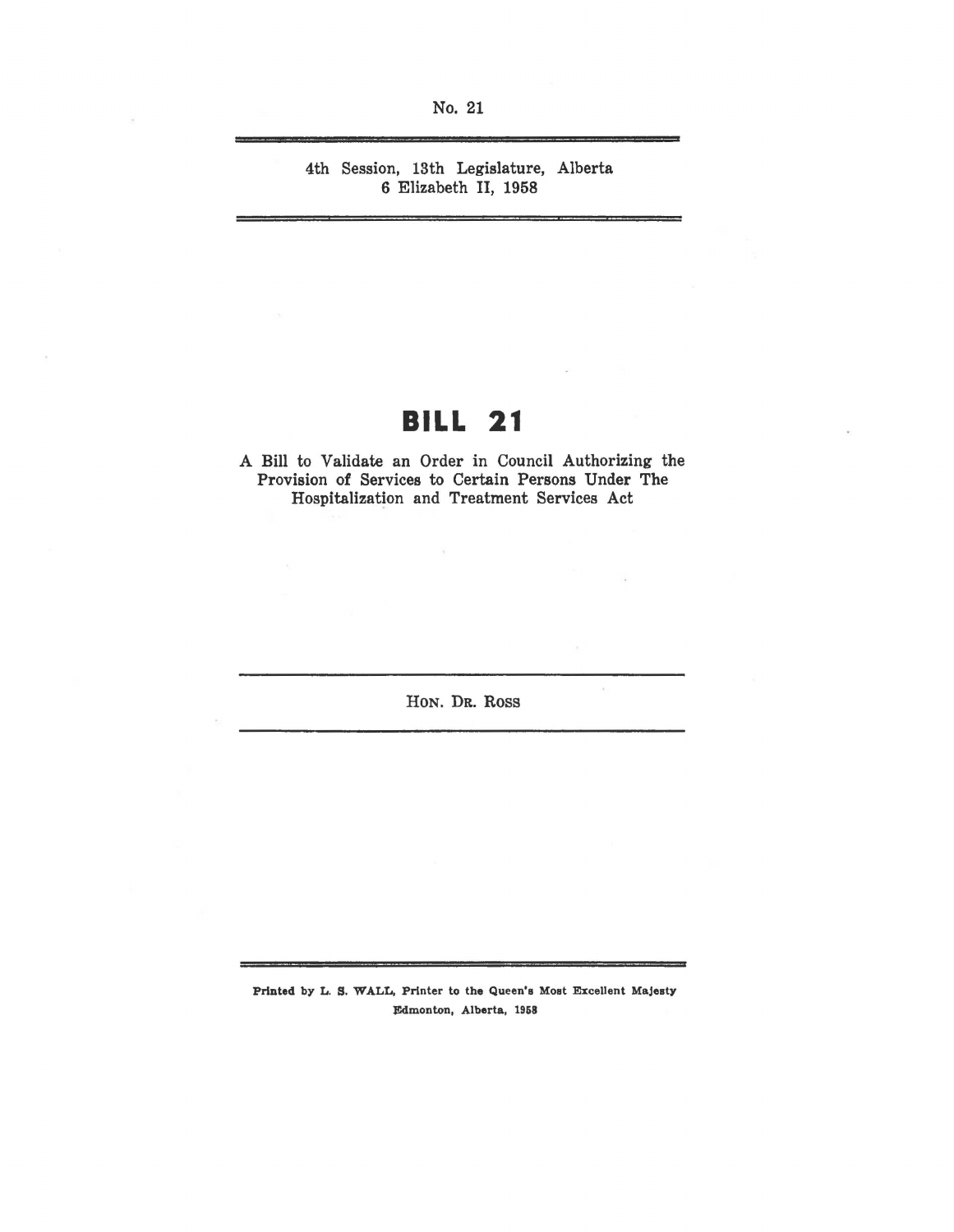**Explanatory Notes** 

2. Order in Council 1084/57 validated. The Order in Council is set out in the Schedule.

3. Act retroactive to date of Order in Council.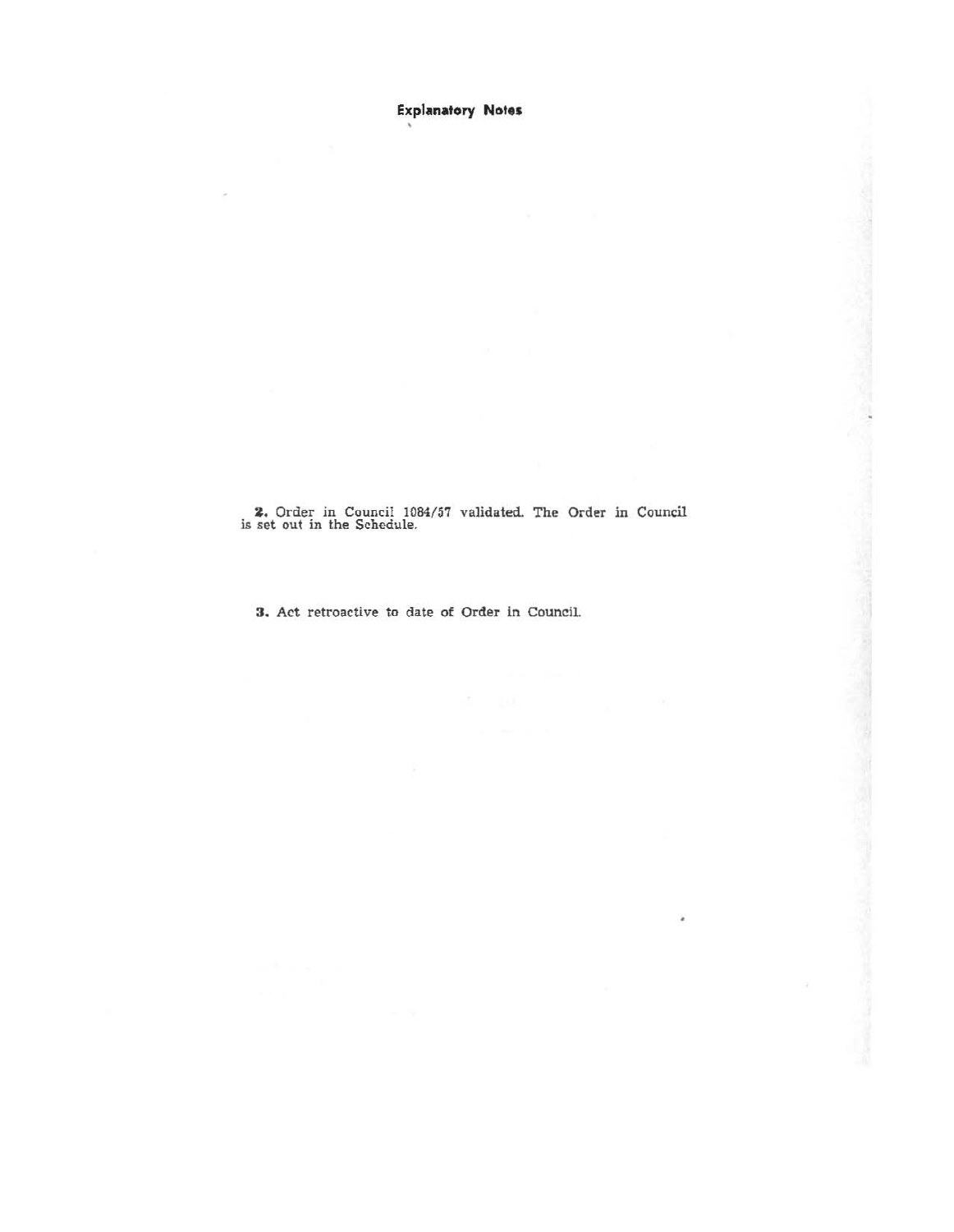## **BILL**

### No. 21 of 1958

An Act to Validate an Order in Council Authorizing the Provision of Services to Certain Persons Under The Hospitalization and Treatment Services Act

### *(Assented to* , 1958)

**HER** MAJESTY, by and with the advice and consent of the Legislative Assembly of the Province of Alberta, enacts as follows :

**l..** This Act may be cited as *"The Order in Council*  1084-57 *Validation Act".* 

**2.** A certain order in council dated the ninth day of July, A.D. 1957, and intituled Order in Council 1084-57, and set out in the Schedule to this Act, is hereby validated, ratified and confirmed and shall have the same force and effect as if it had been enacted by this Act.

3. This Act comes into force on the day upon which it is assented to and upon so coming into force shall be deemed to have been in force at all times on and after the ninth day of July, 1957.

#### SCHEDULE

o.c. 1084/57

Approved and Ordered, JOHN J. BOWLEN,

Lieutenant Governor.

#### Edmonton, Tuesday, July 9, 1957.

The Executive Council has had under consideration the report of the Honourable the Minister of Health, dated July 5th, 1957, stating that:

Whereas section 3 of *The Hospitalization and Treatment Services Act, being chapter 146 of The Revised Statutes* of Alberta, 1955, provides that,

1. The Minister may provide for part or all of the costs of necessary hospitalization and treatment services for a person and his dependents residing in the Province of Alberta if such person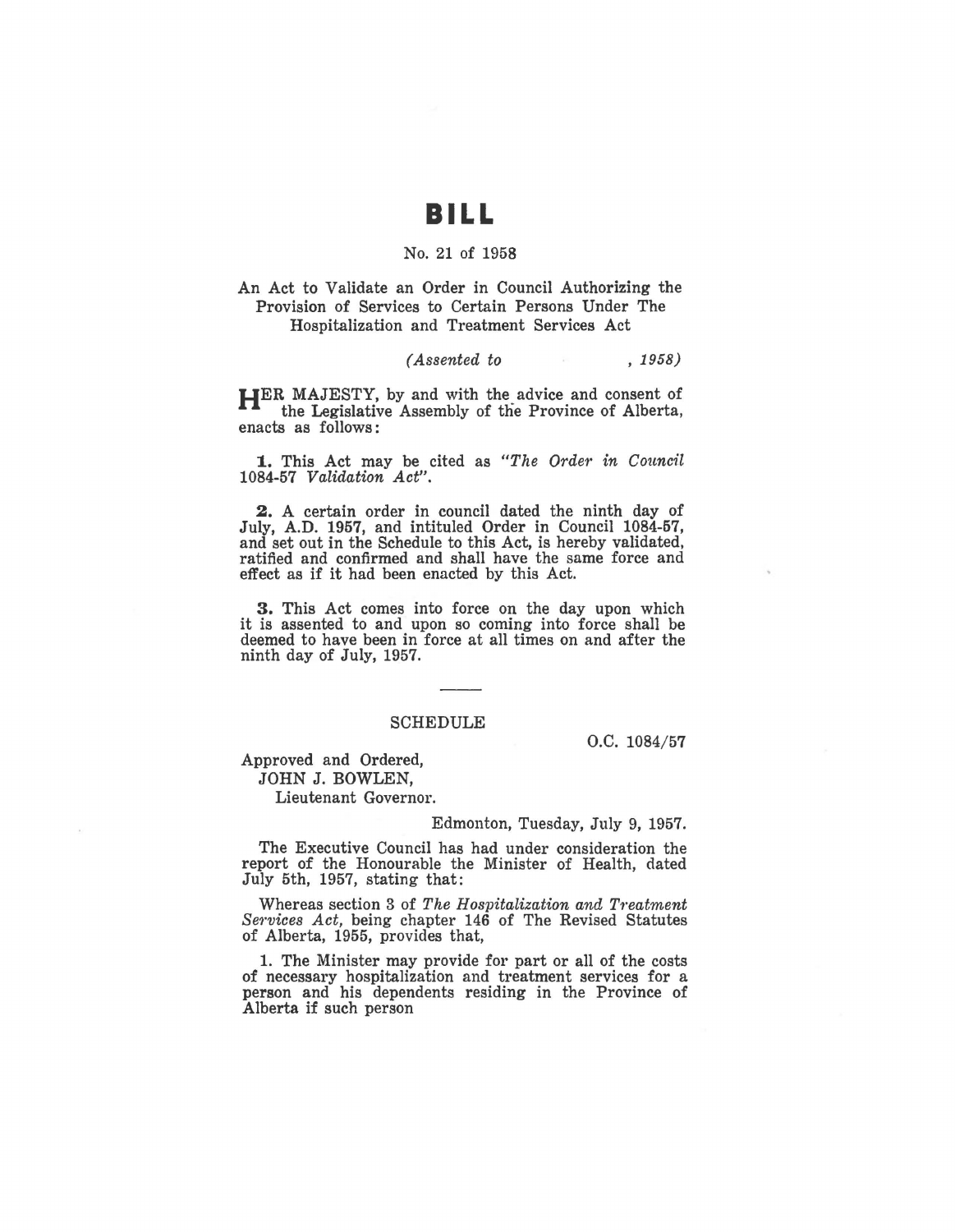#### (a) is in receipt of an allowance under *The Supplementary Allowances Act,*

and

Whereas certain persons presently in receipt of allowances under *The Supplementary Allo'Wances Act* would become ineligible for such allowances due to the pension increase of six dollars a month, and thereby ineligible for benefits under *The Hospitalization and Treatment Services Act;* and

Whereas section 5 of *The Hospitalization and Treatment Services Act,* being chapter 146 of The Revised Statutes of Alberta, 1955, provides, that

2. The Minister may provide for part or all of the costs of necessary hospitalization and treatment services for a person

Who is

- (a) unmarried and his income, inclusive pension, is not more than one thousand dollars a year, or
- (b) married and living with his spouse, and the total and his spouse, is not more than fifteen hundred dollars a year,

and

Whereas certain persons presently in receipt of Hospitalization and Medical Services under authority of section 5 of *The Hospitalization and Treatment Services Act*, would become ineligible for such services due to the Pension increase of six dollars per month;

Therefore, upon the recommendation of the Honourable the Minister of Health, the Executive Council advises that, those persons who were on the first day of July, 1957, eligible to receive Hospital and Medical Services under authority of *The Hospitalization and Treatment Services Act,* continue to receive these services.